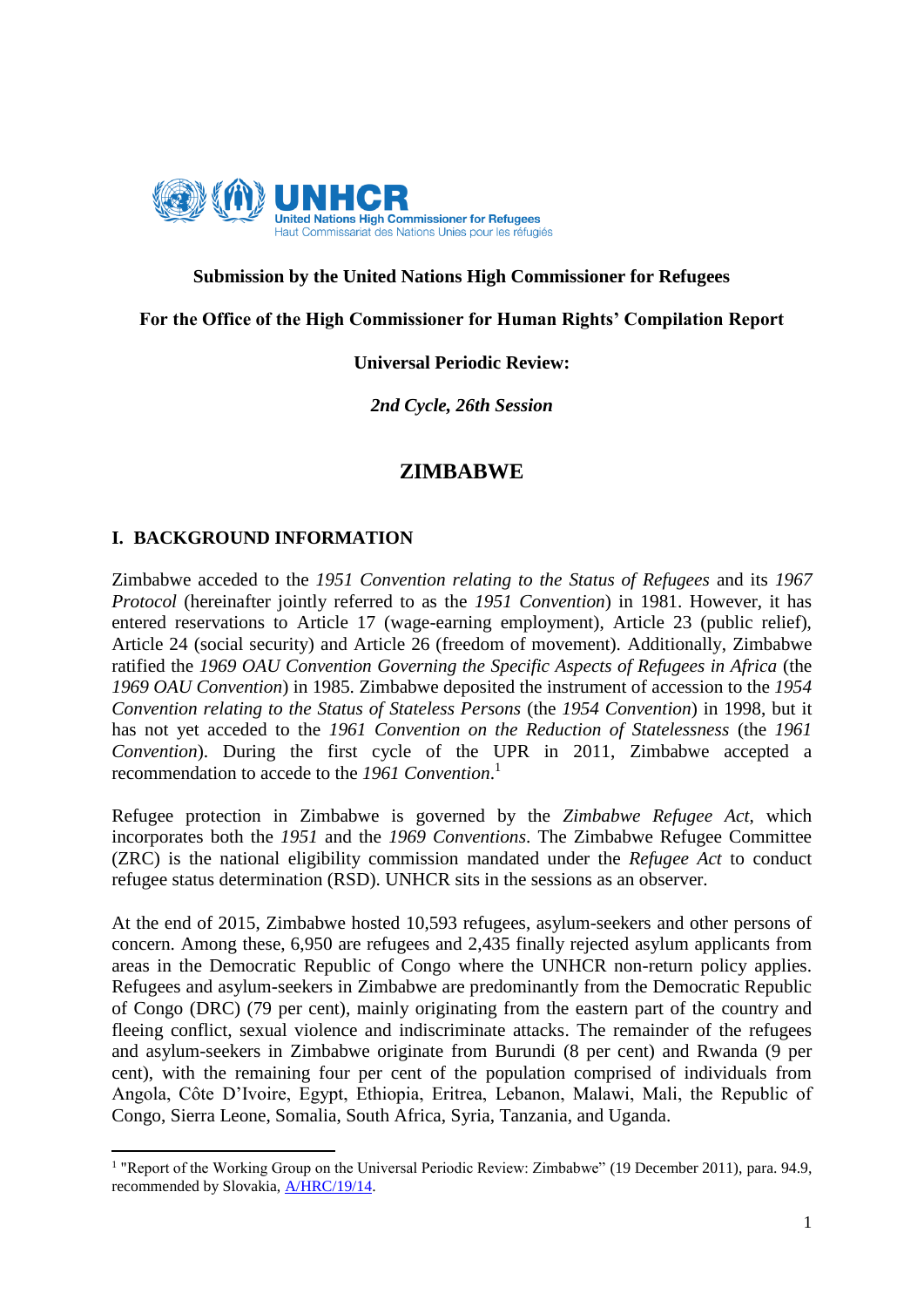The legal framework on nationality in Zimbabwe consists of Chapter 3 of the *2013 Constitution* and the *Citizenship of Zimbabwe Act No.* 23 of 1984 (as amended by *Act No. 7 of 1990, Act No. 12 of 2001, Act No. 22 of 2001, Act No. 23 of 2001, Act No. 1 of 2002* and *Act No. 12 of 2003*). It contains some important safeguards against statelessness, however, gaps remain, including the granting of nationality for children born to stateless parents.

Statelessness has been identified as a concern to UNHCR mainly regarding the migrant population that came into Zimbabwe from neighbouring countries (Mozambique, Malawi and Zambia) as farm and mine workers during the colonial period. This population group was negatively affected by multiple changes in nationality laws in Zimbabwe, especially in the period between 1963 and 2003. It is estimated that, at the height of agricultural expansion, between 20 and 30 per cent of up to 2.5 million farm workers in Zimbabwe were of foreign ancestry. Based on these numbers, and taking into account that some of these persons have already resolved their nationality issues, UNHCR estimates that 300,000 persons may be at risk of statelessness. Despite the gravity of the situation, the Government lacks information on the scope of the problem and offers limited protection to the affected persons.

# **II. ACHIEVEMENTS AND POSITIVE DEVELOPMENTS**

## **Positive developments linked to 1st cycle UPR recommendations**

**Linked to 1st cycle UPR recommendation no. 93.10:** "Ensure Zimbabwe's Human Rights Commission has the resources and independence to carry out its mandate in accordance with Paris Principles (Australia)" **and no. 93.19:** "Enact as soon as possible the statute of the Human Rights Commission to make it operational (Switzerland)."

In the last cycle, Government of Zimbabwe agreed to provide the Zimbabwe Human Rights Commission with adequate financial and technical capacity and to take concrete steps to ensure its independence, transparency and impartiality, and to enact as soon as possible the statute of the human rights commission to make it operational.

The Zimbabwe Human Rights Commission was established in 2010 and amplified by the Zimbabwe Human Rights Commission Act Chapter 10:30 (2/2012). The Commission is mandated to, inter alia, promote, monitor and protect human rights. Since the last reporting cycle, the Commission has become fully operational and is carrying out key areas of its mandate. In order to address the issue of statelessness in Zimbabwe, UNHCR partnered with the Commission to carry out a qualitative and quantitative study on nationality and statelessness.

#### **Additional achievements and positive developments**

In March 2013, a national referendum approved a new *Constitution*, which contains provisions that could provide the basis to prevent and reduce statelessness in Zimbabwe. For instance, Article 39 (3), which deals with revocation of citizenship, establishes that "Zimbabwean citizenship must not be revoked under this section if the person would be rendered stateless." Article 43 of the Constitution is equally important, since it opens the door to citizenship for persons born in Zimbabwe before the *Constitution* entered into force where at least one of his or her parents were citizens of a country from the Southern African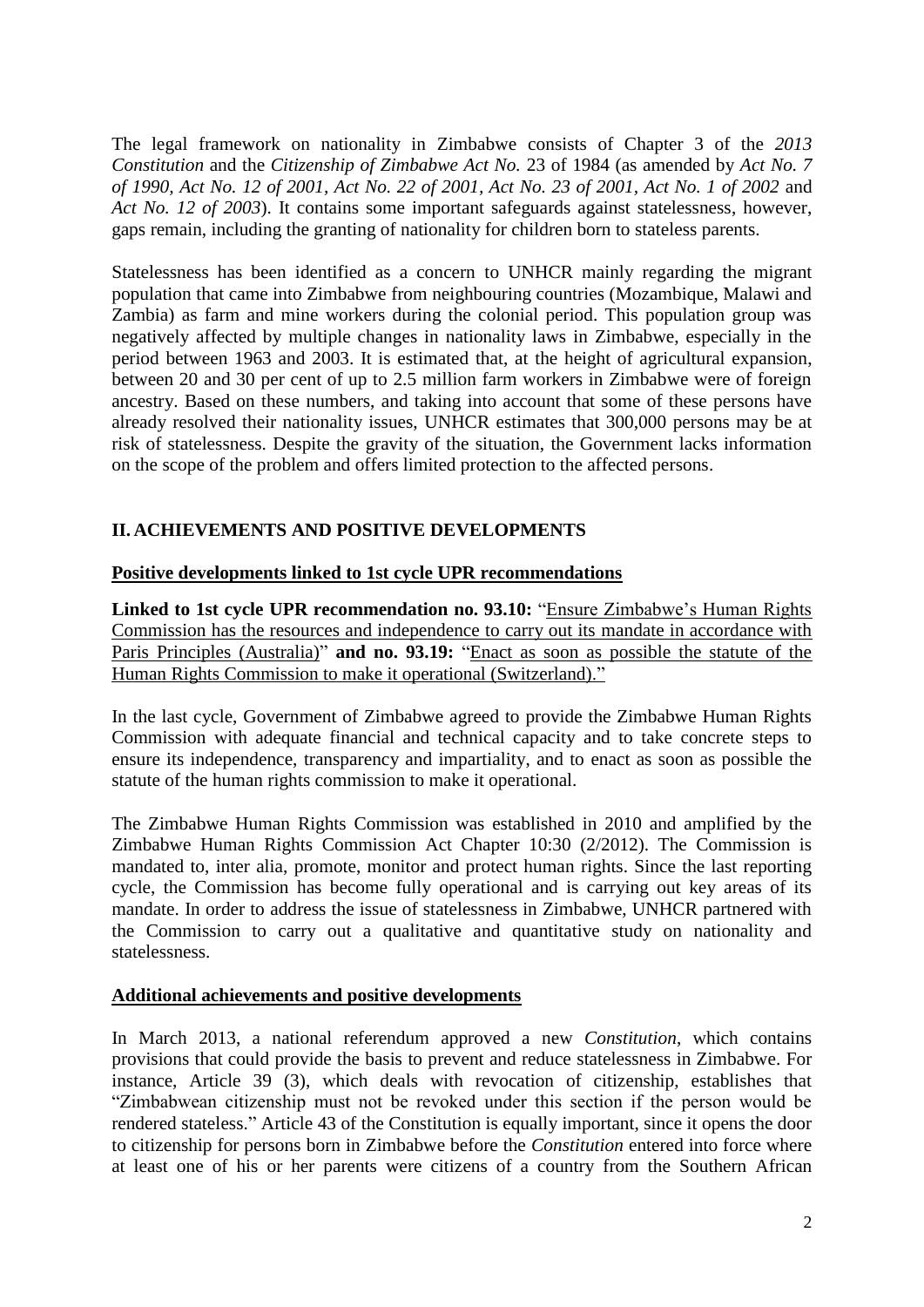Development Community (SADC). This provision could potentially resolve the nationality situation of the vast majority of former farm or mine workers in the country.

Since 2012 the Government of Zimbabwe, through the Office of the Registrar General, has been carrying out occasional missions to the Tongogara Refugee Camp to issue birth certificates to refugee children. In 2015, the Government issued birth certificates to 147 refugee children. A total of 556 males and 438 females received new identity cards and an additional 92 males and 47 females renewed their ID cards.

In 2013, the Government of Zimbabwe acceded to the *Protocol to Prevent, Suppress and Punish Trafficking in Persons, especially Women and Children*, which supplements the *United Nations Convention against Transnational Organized Crime* of 15 November 2000 (the *Palermo Convention*). Zimbabwe enacted the enabling municipal law, the *Trafficking in Persons Act Chapter 10:20*, in 2014 through a Presidential proclamation published in the Statutory Instrument number 4 of 2014. The enactment deals with the prohibition, prevention and prosecution of crimes of trafficking and protection of victims.

# **III. KEY PROTECTION ISSUES, CHALLENGES AND RECOMMENDATIONS**

# **Challenges linked to outstanding 1st cycle UPR recommendations**

# **Issue 1: Birth registration**

 $\overline{\phantom{a}}$ 

**Linked to 1st cycle UPR recommendation no. 94.30:** "Amend expeditiously the Births and Deaths Registration Act to ensure that all children born in Zimbabwe, regardless of their parents' origin, are issued with birth certificates (Slovakia)".

Birth registration is critical to prevent statelessness, since it establishes a legal record of where a child was born and who his or her parents are. In addition, it represents a significant proof of whether a person has acquired nationality by birth or by descent.

While the Government of Zimbabwe has taken some positive steps, as presented in the Second Periodic Report, to ensure birth registration for children, the overall birth registration situation in the country needs an improvement. In 2008, the birth registration rate for Zimbabwe was only 42 per cent (56 per cent in urban areas and 35 per cent for rural areas).<sup>23</sup> In fact, a comparison of the 2005-06 Zimbabwe Demographic Health Survey (ZDHS) with the 2010-11 ZDHS revealed that the percentage of children under the age of 5 whose births were registered had dropped sharply from 74 per cent to 49 per cent.<sup>4</sup> More recently, the 2014 Zimbabwe Multiple Indicator Cluster Survey (MICS) indicated that only 32.3% children under the age of 5 were reported as being registered. Significant measures are therefore needed to attain universal birth registration in Zimbabwe.

<sup>2</sup> President's Emergency Plan for AIDS Relief (PEPFAR) *et al* Strategic Analysis in Civil Registration in the Context of HIV and AIDS, 2008, p24.

<sup>3</sup> JIMAT Development Consultants Programme of Support for the National Plan for Orphans and Other Vulnerable Children: Outcome Assessment Final Report, 19 May 2010, p23-4.

<sup>4</sup>Zimbabwe National Statistics Agency, Harare and ICF International Inc., Maryland USA Zimbabwe Demographic and Health Survey 2010 – 2011, available at: [http://dl.dropbox.com/u/78907455/2010-](http://dl.dropbox.com/u/78907455/2010-11%20Zimbabwe%20DHS%20Final%20Report.pdf) [11%20Zimbabwe%20DHS%20Final%20Report.pdf;](http://dl.dropbox.com/u/78907455/2010-11%20Zimbabwe%20DHS%20Final%20Report.pdf) see also, Research & Advocacy Unit*, A Right or a Privilege? Access to Identity and Citizenship in Zimbabwe,* November 2008, p6, which estimates that "nearly a third of all children do not possess a birth certificate".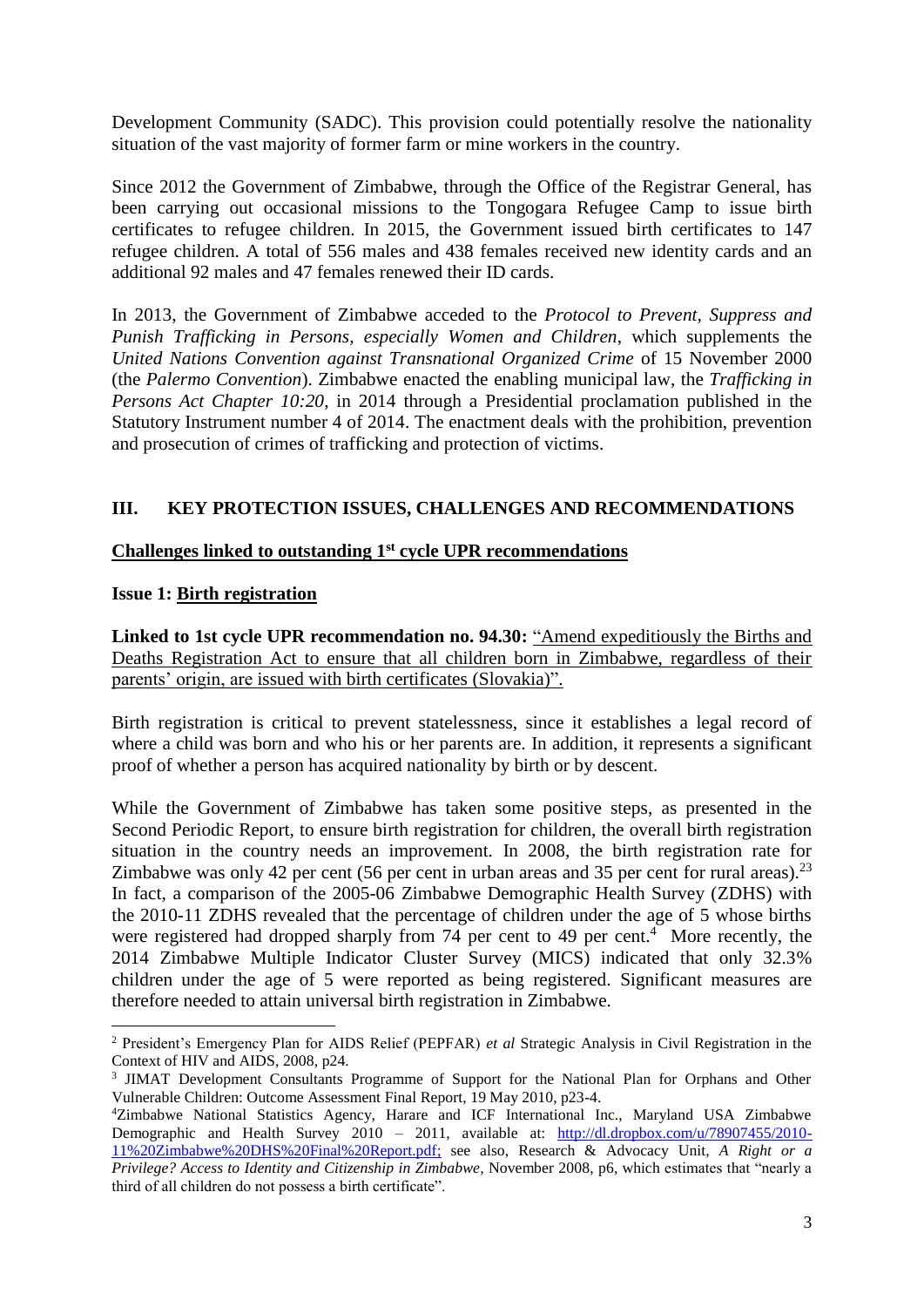## **Recommendations:**

UNHCR recommends that the Government of Zimbabwe:

- a. Continue to take measures to ensure that all children born in Zimbabwe, including refugee children, have access to registration immediately after birth regardless of their parents' citizenship status and/ or country of origin;
- b. Ensure that the Registrar General implements the *Birth and Death Registration Act* in a manner that promotes the best interests of the child, including enhancing mobile birth registration in remote areas; and
- c. Invest in an awareness-raising campaigns on the importance and process of birth registration in the country.

#### **Issue 2: Prevention and reduction of statelessness and protection of stateless persons**

## **Linked to 1st cycle UPR recommendation no. 94.9: "**Ratify the *1961 Convention on the Reduction of Statelessness* (Slovakia)".

Although the new *Constitution* provides wider protections for persons at risk of statelessness, gaps remain when considering the protections advanced by the *1961 Convention*, to which the country has not acceded. For instance, while section 38 provides that persons continually residing Zimbabwe for at least 10 years and satisfying certain conditions are entitled to apply for citizenship, the law does not entirely protect persons that are stateless or at risk of statelessness. Additionally, while the constitution provides for the right of citizenship through a person's mother or father, the NGO Lawyers for Human Rights reports that, in practice, a single mother registering a child in accordance to the law may at times face challenges due to patriarchal attitudes that persist. Further, the Constitution does not guarantee that a person living abroad for extended periods of time or those who failing to register can retain their nationality. Additionally, there is also no guarantee that a person shall not lose nationality if that loss would render the person stateless. In order to alleviate these gaps, UNHCR will continue to advocate for accession to the *1961 Convention* which establishes an international framework to ensure the right of every person to a nationality by establishing safeguards to prevent statelessness at birth and later in life.

The 1984 *Citizenship of Zimbabwe Act* (as amended in 1990) provides the process through which one may register as a citizen of Zimbabwe. This is a restrictive piece of legislation, especially when looked at in light of the new Constitution. It provides, *inter alia*, that non-Zimbabwean children should have their parents registered before they can themselves be registered as citizens of Zimbabwe. The *Citizenship of Zimbabwe Act* does not contain safeguards with respect to loss of citizenship. It both appears to allow renunciation without the possession of or a guarantee to acquire another nationality. It also provides for the loss of nationality for those who reside abroad for more than seven years. As such, this Act needs to be amended and aligned with the new Constitution.

While negotiations have continued towards accession to the *Convention*, certain forces in the Government have discouraged the accession arguing, *inter alia*, that Zimbabwe does not have a statelessness problem.

#### **Recommendations:**

UNHCR recommends that the Government of Zimbabwe:

a. Accede to the *1961 Convention on the Reduction of Statelessness*; and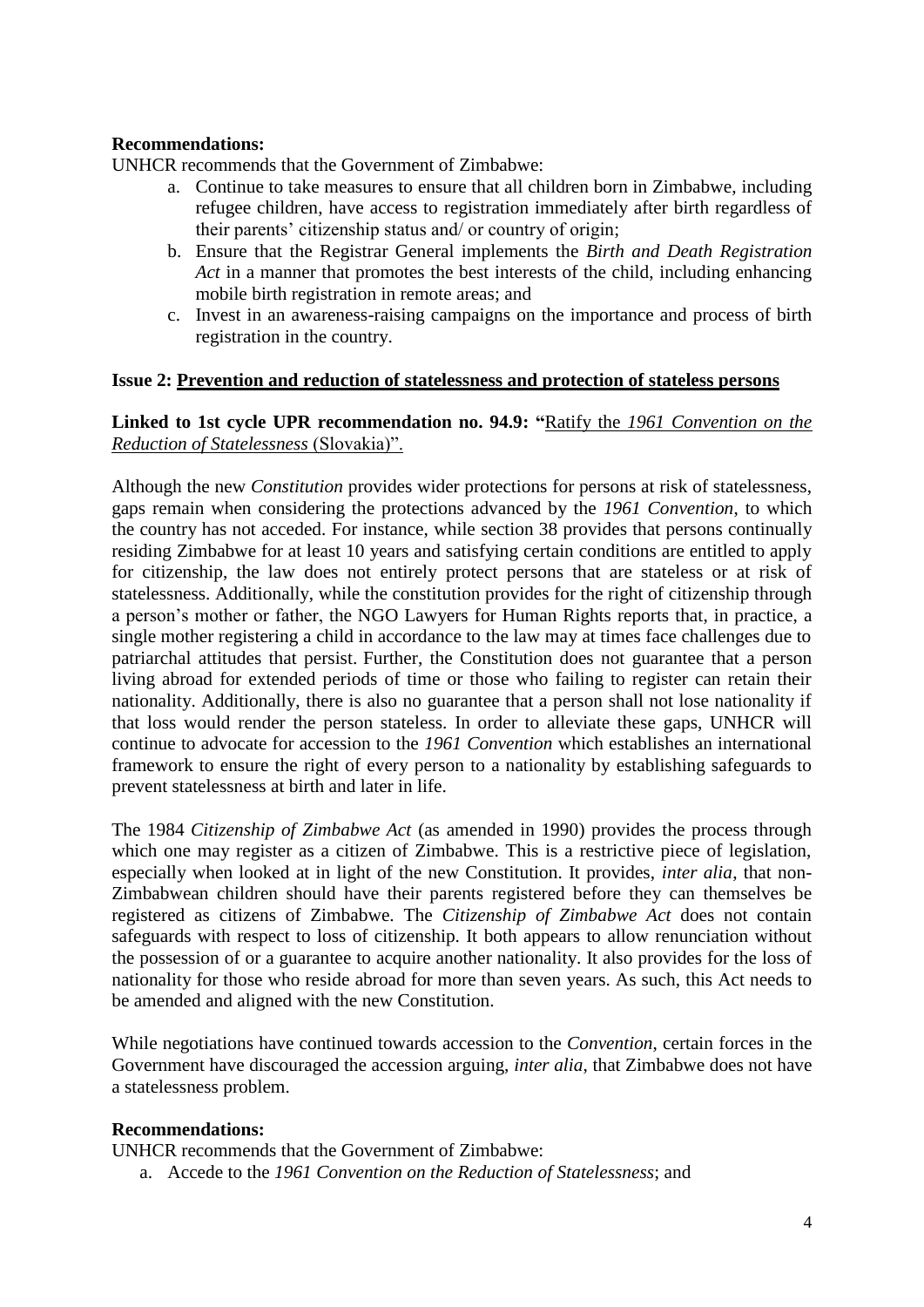b. Amend the *Citizenship of Zimbabwe Act No. 23* to reflect and implement enhanced safeguards contained in the *2013 Constitution* and the *1961 Convention on the Reduction of Statelessness*.

## **Issue 3: Child protection**

**Linked to 1st cycle UPR recommendation no. 93.1: "**Continue its efforts to combat trafficking in persons and consider the possibility to accede to the Optional Protocol to the CRC relating to sale of children, child prostitution and child pornography and to the United Nations Protocol to Prevent, Suppress and Punish trafficking in persons, especially women and children (Belarus)"

Zimbabwe is regarded as a source, transit, and destination country for persons trafficked for the purposes of forced labour and domestic service in rural areas (either in the agricultural or mining sectors) and sexual exploitation in urban areas. UNHCR is aware that family members in Zimbabwe sometimes recruit children and other relatives from rural areas for work in cities where they are subjected to domestic servitude or other forms of forced labour. Orphans, in particular, are vulnerable to trafficking as they are promised education or adoption but are forced to work or to carry out illegal activities.

Zimbabwe enacted the *Trafficking in Persons Act* in February 2014 through a Presidential proclamation published in Statutory Instrument number 4 of 2014. The law deals with the prohibition, prevention and prosecution of crimes of trafficking as well as the protection of victims. In the past, incidents of trafficking in the country, including the trafficking of children, were dealt with under the *Children's Act*, the *Sexual Offences Act*, the *Criminal Law (Codification and Reform) Act* and the *Anti-Money Laundering Act*.

The Government of Zimbabwe has not actively promoted the best interests of the child principle outside of the family law context. Consultations with refugees have revealed that child protection remains a major challenge in refugee camps, with significant school drop-out rates, early marriages and pregnancies, transactional sex, complaints about foster care afforded to unaccompanied and separated children, and child labour. In addition, impacts of internal displacements in the past, either due to floods or associated with clearing of slums continue to affect children.

In May 2005, the Government of Zimbabwe launched Operation Murambatsvina. It was a described as a programme to enforce by-laws in order to stop all forms of illegal activities such as vending, illegal structures, and illegal cultivation in the cities. According to estimates by the Secretary-General's Special Envoy for Human Settlement, the operation resulted in an estimated 700,000 people losing their homes and/or livelihoods, with a further 2.4 million people indirectly affected by the Operation. As a consequence of the operation, children became more vulnerable to abuse. Many children dropped out of school and young girls turned to prostitution as a way of fending for themselves.

In addition to operation Murambatsvina, in 2014, more than 3,000 families were displaced in Chingwizi area in South-Eastern Masvingo Province after flooding in the area. The Government was accused of forcibly resettling them in small plots of undeveloped land where they were facing hardships including a lack of adequate food, shelter, health and education facilities. The poor learning conditions and poverty affecting the camp meant that many children did not attend school. This was also high incidence of teenage pregnancy.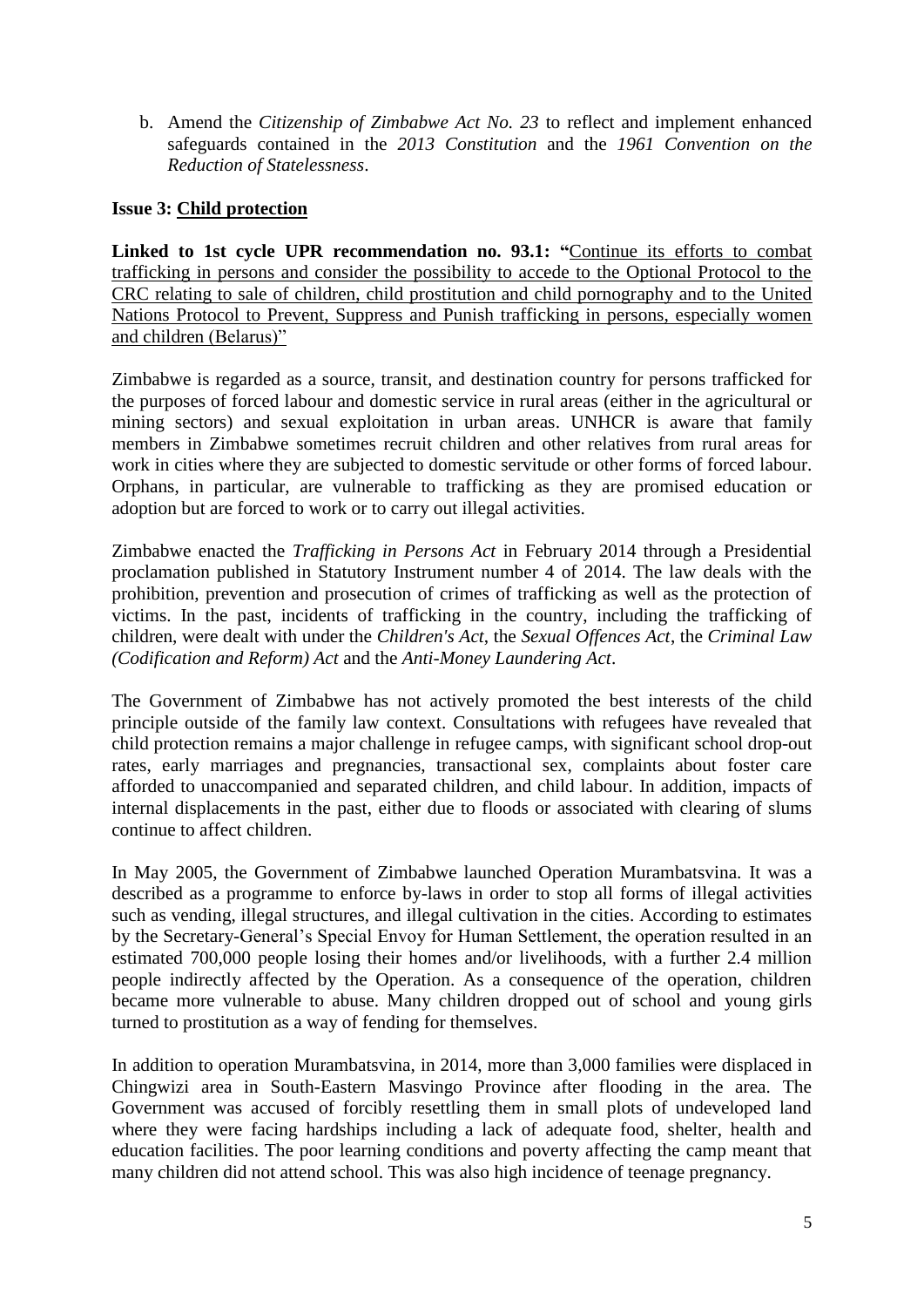# **Recommendations:**

UNHCR recommends that the Government of Zimbabwe:

- a. Enhance efforts to prosecute trafficking offenses and define procedures for identifying victims and implement a national action plan to combat trafficking;
- b. Consider the possibility to accede to the *Optional Protocol to the Convention on the Rights of the Child relating to sale of children, child prostitution and child pornography*;
- c. Incorporate the principle of the best interests of the child in all laws, particularly regarding criminal legislation, nationality and citizenship laws, as well as in the practices and procedures of state institutions in discharging their duties; and
- d. Take steps to address the residual impact of Operation Murambatsvina (2005) and the Chingwizi resettlement/relocation in Masvingo Province (2014) on children, including fulfilling the rights to shelter, education and social security for families that are still affected.

## **Issue 4: Violence against women**

**Linked to 1st cycle UPR recommendations no. 93.39: "**Strengthen protection mechanisms against gender-based violence (Angola);" **and 93.40: "**Consolidate the mechanisms to protect women against all forms of violence (Morocco);"

In 2007 the Government of Zimbabwe passed the *Domestic Violence Act* to allow maximum protection for survivors of domestic violence, provide relief to survivors and long term measures for the prevention of domestic violence.

The Zimbabwe Constitutional Court has ruled that, with effect from 20 January 2016, no person, male or female may enter into any marriage, including an unregistered customary law union or any other union including one arising out of religious rite, before attaining the age of 18 years. Section 78(1) of the Constitution sets 18 years as the minimum age of marriage and that any law to the contrary would be unconstitutional.

The *2012 Protocol on Multi Sectoral Management of Sexual abuse and Violence in Zimbabwe* was enacted to strengthen protection mechanisms for survivors in relation to welfare and justice systems. The Victim Friendly system seeks to deliver comprehensive, specialized psychosocial care and medical, legal and referral services to survivors of sexual abuse through Victim Friendly Police Units (VFU), Courts and Clinics. However, it is important to note that all units involved in the protection mechanisms for survivors of sexual and gender-based (SGBV) have recently experienced an unprecedented loss of qualified and experienced personnel to neighbouring countries and beyond, which has severely eroded the capacity of public services.

Media reports indicate that the actual levels of occurrence of different types of SGBV cases is high. However, only a few cases are reported. SGBV cases are often unreported, reported late, or do not receive sufficient follow up from the existing systems and survivors to enable successful prosecution of cases. The primary reasons for non-reporting identified includes fear, especially pressure from family members and safety concerns when the abuser is a husband or family member but also low confidence in the legal system and lack of accountability of perpetrators.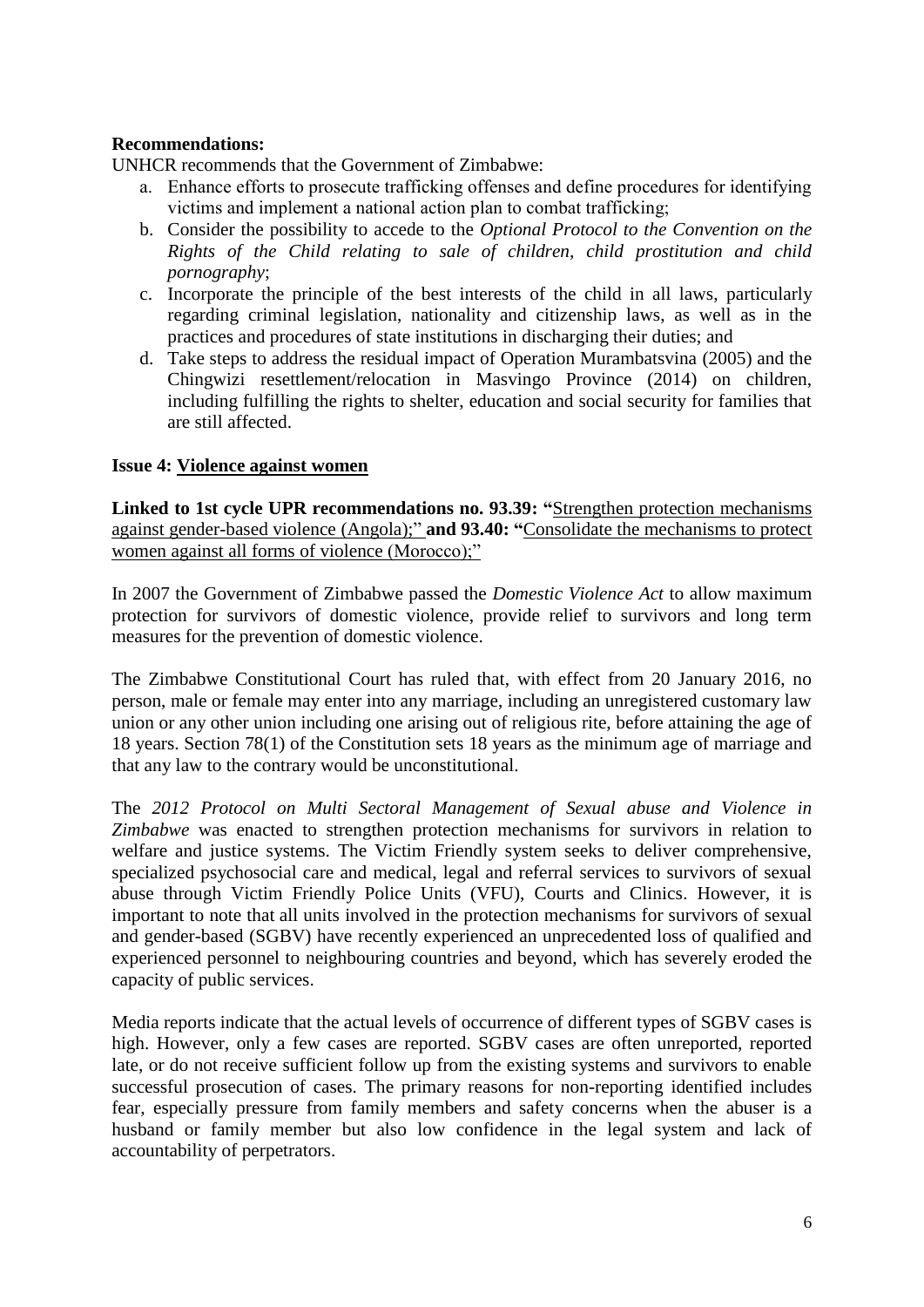Among the main concerns associated with the limited reporting is the lack of effective victim friendly law enforcement and judicial institutions. Deteriorating and under resourced medical services with shortages in health personnel and important medicine are among other concerns associated with the response to SGBV cases.

## **Recommendations:**

UNHCR recommends that the Government of Zimbabwe:

a. Strengthen protection mechanisms and responses to gender-based violence, including by ensuring victims have access to social and legal support and by ensuring that cases of SGBV are promptly and effectively prosecuted and resolved by the courts; and Address the continued high prevalence of violence against women and girls, including by strengthening training for the judiciary and law enforcement personnel to enhance their capacity to respond effectively to cases of violence against women and girls.

## **Additional protection challenges**

#### **Issue 5: Access of refugees to fundamental human rights**

#### *Lack of formal access to wage-earning employment*

Refugees do not have formal access to the labour market and are therefore compelled to work in the informal sector, often working under duress, or in jobs presenting special hazards and risks. In order to reside in urban areas, refugees have to demonstrate that they have the wherewithal to fend for themselves, yet they are not allowed to seek formal wage earning employment. Nonetheless, refugees with resources to run private businesses are authorized to do so, and those who are qualified in professions with limited human resources, such as health services, may be allowed to work.

#### *Lack of freedom of movement*

Zimbabwe has an encampment policy requiring all refugees to stay at Tongogara Refugee Camp. Detention is used for migration-related offences, including unlawful entry, employment without an official permission to work and exiting the refugee camp without authorization. Notwithstanding the use of detention in these cases, about 14% of refugees and asylum-seekers live in urban areas. As of 1 January 2015, there were 100 known registered refugees and asylum-seekers who had been detained throughout 2014 across the country for migration-related offenses and were eventually released though UNHCR's intervention.

#### **Recommendations:**

UNHCR recommends that the Government of Zimbabwe:

- a. Withdraw its reservations to Article 17 (wage-earning employment) and Article 26 (freedom of movement) of the *1951 Convention relating to the Status of Refugees*;
- b. Allow refugees to have access to the formal labour market and to enjoy the right to freedom of movement.

**Human Rights Liaison Unit Division of International Protection UNHCR**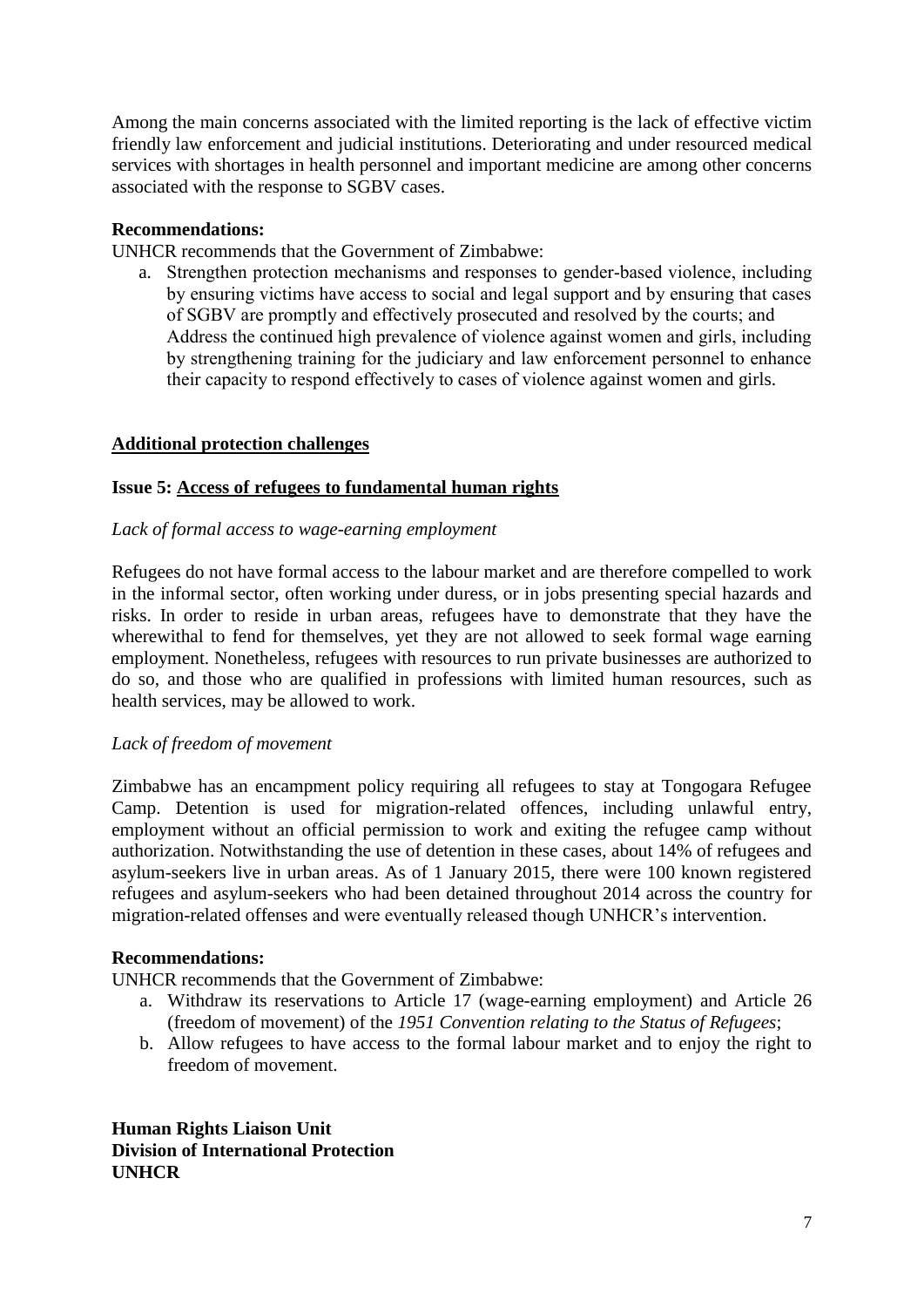**March 2016**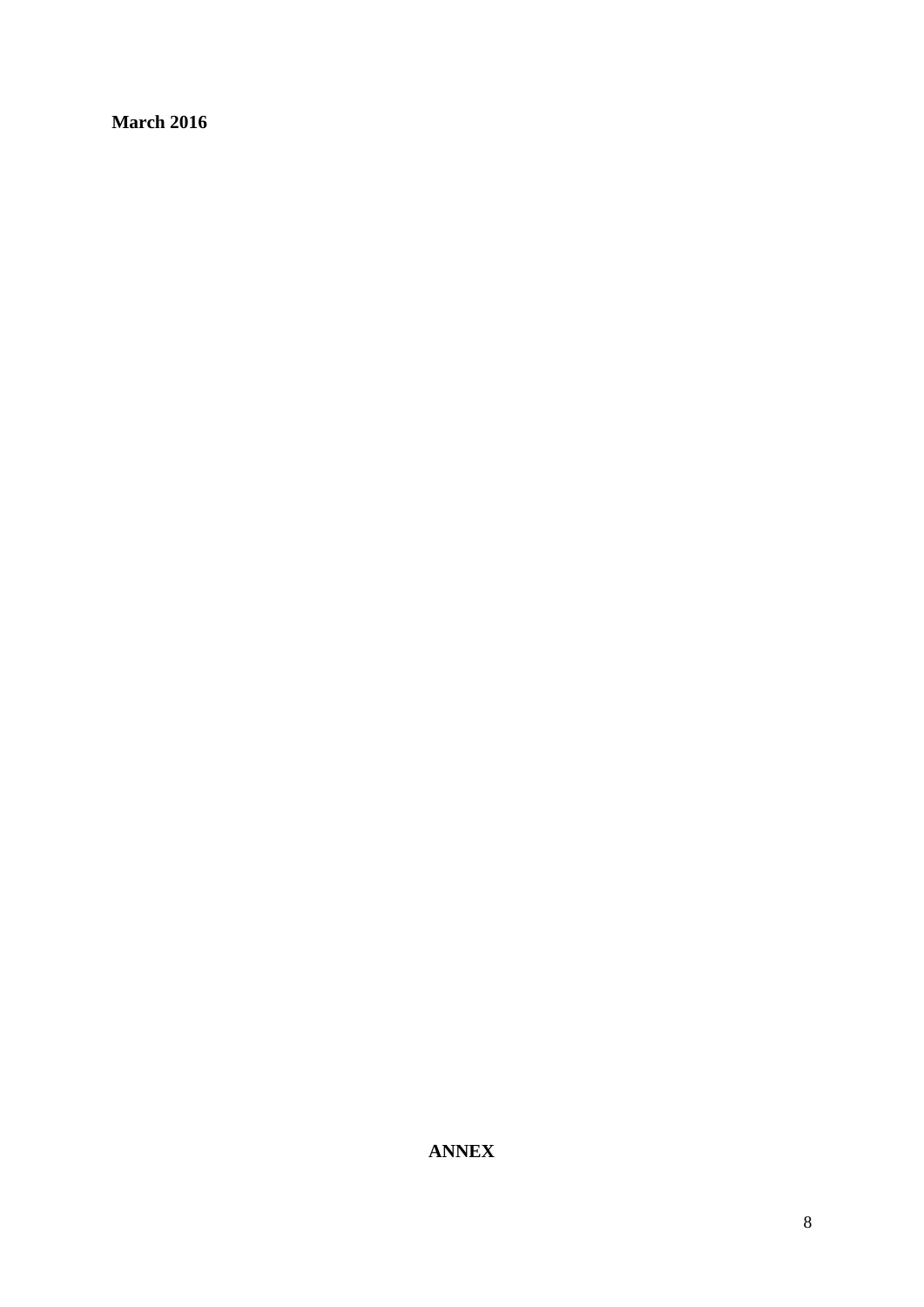## **Excerpts<sup>5</sup> of Concluding Observations from the 1st cycle Universal Periodic Review, Concluding Observations from UN Treaty Bodies and Recommendations of Special Procedure mandate holders ZIMBABWE**

We would like to bring your attention to the following excerpts from the 1st cycle UPR recommendations, UN Treaty Monitoring Bodies' Concluding Observations and recommendations from UN Special Procedures mandate holders' reports relating to issues of interest and persons of concern to UNHCR with regards to Zimbabwe.

# **I. Universal Periodic Review**

**.** 

| Recommendation <sup>6</sup>                                                                                                                                                                   | <b>Recommending</b><br>State/s | Position <sup>7</sup> |  |
|-----------------------------------------------------------------------------------------------------------------------------------------------------------------------------------------------|--------------------------------|-----------------------|--|
| <b>Birth registration</b>                                                                                                                                                                     |                                |                       |  |
| 94.30. Amend expeditiously the Births and Deaths Registration Act to<br>ensure that all children born in Zimbabwe, regardless of their parents'<br>origin, are issued with birth certificates | Slovakia                       | To be examined        |  |
| Ratification of the CAT and of the 1961 Convention on the Reduction of Statelessness                                                                                                          |                                |                       |  |
| 94.1. Ratify the CAT                                                                                                                                                                          | United<br>Kingdom              | To be examined        |  |
| 94.2. Become a party to the CAT                                                                                                                                                               | New Zealand                    | To be examined        |  |
| 94.6. Ratify the CAT                                                                                                                                                                          | Chad                           | To be examined        |  |
| 94.7. Ratify and incorporate into domestic legislation the core human<br>rights treaties, including CAT and CRC                                                                               | Poland                         | To be examined        |  |
| 94.9. Ratify the 1961 Convention on the Reduction of Statelessness                                                                                                                            | Slovakia                       | To be examined        |  |
| 94.14. Ratify the CAT and its Optional Protocol                                                                                                                                               | Switzerland                    | To be examined        |  |
| 94.15. Sign and ratify the CAT, the Convention on the Rights of Persons<br>with Disabilities and the Convention for the Protection of All Persons<br>from Enforced Disappearance              | Spain                          | To be examined        |  |
| 95.2. Ratify the CAT, the second Optional Protocol to ICCPR and<br>withdraw its reservations to the 1951 Refugee Convention                                                                   | <b>Czech Republic</b>          | Noted                 |  |
| 95.3. Ratify the CAT, implement its standards into national law and take<br>immediate and concrete actions against the practice of torture by State<br>officials                              | Germany                        | Noted                 |  |
| 95.5. Ratify the CAT, clearly criminalize torture and ban all kinds of                                                                                                                        | Portugal                       | Noted                 |  |

<sup>5</sup>These excerpts have been provided by the Human Rights Liaison Unit as an attachment with the call for input and can be included in the submission as an annex.

<sup>6</sup>All recommendations made to Zimbabwe during its 1st cycle UPR can be found in: "Report of the Working Group on the Universal Periodic Review: Zimbabwe" (19 December 2011) **A/HRC/19/14.** 

<sup>7</sup>As of 10 October 2015, no Addendum has been made available for Zimbabwe's 1st cycle UPR review.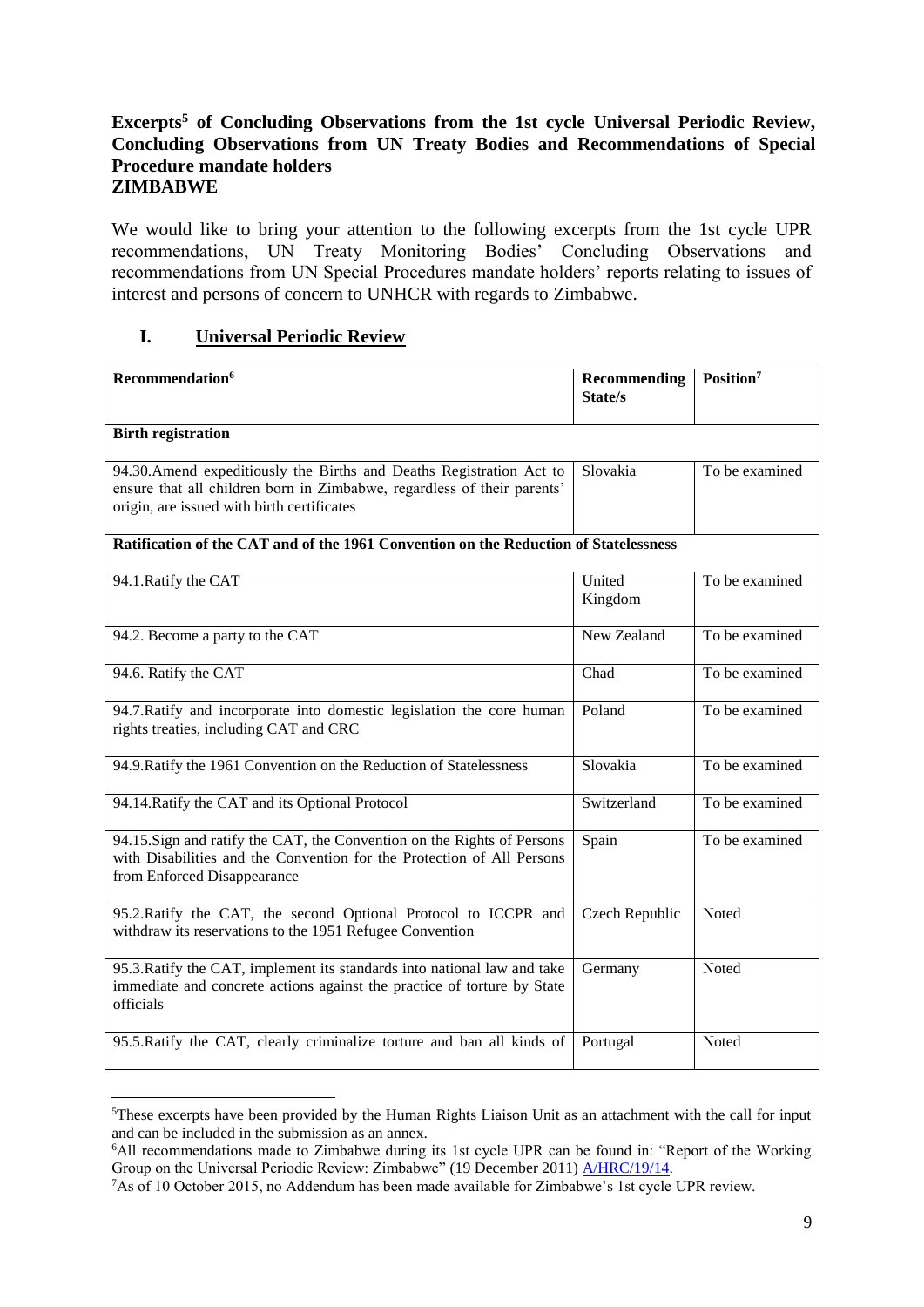| corporal punishment                                                                                                                                                                                                                                                                                                                                |                |           |  |  |
|----------------------------------------------------------------------------------------------------------------------------------------------------------------------------------------------------------------------------------------------------------------------------------------------------------------------------------------------------|----------------|-----------|--|--|
| <b>Trafficking in persons</b>                                                                                                                                                                                                                                                                                                                      |                |           |  |  |
| 93.1. Continue its efforts to combat trafficking in persons and consider<br>the possibility to accede to the Optional Protocol to the CRC relating to<br>sale of children, child prostitution and child pornography and to the<br>United Nations Protocol to Prevent, Suppress and Punish trafficking in<br>persons, especially women and children | <b>Belarus</b> | Supported |  |  |
| Violence against Women                                                                                                                                                                                                                                                                                                                             |                |           |  |  |
| 93.39. Strengthen protection mechanisms against gender-based violence                                                                                                                                                                                                                                                                              | Angola         | Supported |  |  |
| 93.40. Consolidate the mechanisms to protect women against all forms<br>of violence                                                                                                                                                                                                                                                                | Morocco        | Supported |  |  |

# **II. Treaty Bodies**

# **Committee on the Elimination of Discrimination against Women**

Concluding Observations,51st session (23 March 2012) [CEDAW/C/ZWE/CO/2-5](http://tbinternet.ohchr.org/_layouts/treatybodyexternal/Download.aspx?symbolno=CEDAW%2fC%2fZWE%2fCO%2f2-5&Lang=en)

## **Violence against women**

23. While noting the adoption of the new Domestic Violence Act in 2006, the Committee expresses its concern at the high prevalence of violence against women in the State party, in particular domestic and sexual violence, which remains, in many cases, underreported, as well as at the lack of statistical data disaggregated by sex, and also at the absence of an expressed political will to give high priority to eliminating violence against women. While welcoming the enactment of the Sexual Offences Act in 2003, which recognizes marital rape as an offence, the Committee is deeply concerned that despite the enactment of the Domestic Violence Act in 2006 and the establishment of an Anti-Domestic Violence Council, responsible for the implementation of the Act, its effectiveness has been hampered, as the State party has not allocated the required monetary and human resources thereto. The Committee is further concerned at the State party's failure to address politically motivated violence against women. The Committee is again concerned that there is only one Stateestablished shelter for women victims of violence (the two other shelters were established by NGOs), and that it is not exclusively for women victims of domestic violence. The Committee is also concerned about acts of violence perpetrated by State and non-State actors, against lesbian, bisexual and transgender women.

# 24. **The Committee urges the State party to:**

**(a) Put in place comprehensive measures to prevent and address violence against women and girls, recognizing that such violence is a form of discrimination against women and constitutes a violation of their human rights under the Convention, and ensure that women and girls who are victims of violence have access to immediate means of redress and protection and that**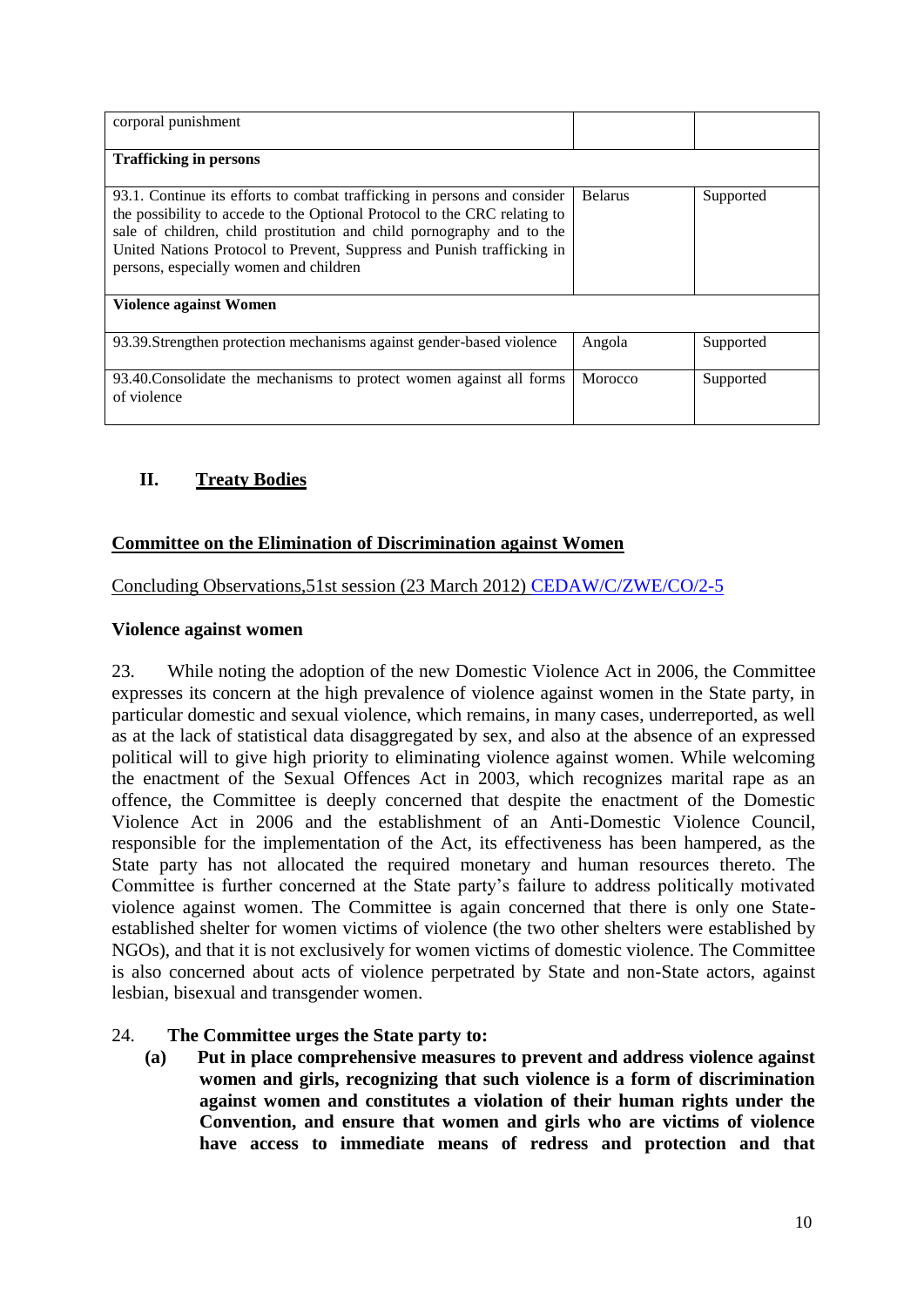**perpetrators are prosecuted and punished, in accordance with the Committee's general recommendation No. 19;** 

- **(b) Provide mandatory training for judges and prosecutors on the strict application of legal provisions dealing with violence against women and train police officers on procedures to deal with women victims of violence;**
- **(c) Encourage women to report incidents of domestic and sexual violence, by destigmatizing victims and raising awareness about the criminal nature of such acts;**
- **(d) Put in place measures to prevent and address politically motivated violence against women;**
- **(e) Provide adequate assistance and protection to women victims of violence, by strengthening the capacity of existing shelters and establishing more shelters, especially in rural and remote areas, and enhancing cooperation with NGOs providing shelter and rehabilitation to victims;**
- **(f) Provide effective protection against violence and discrimination against all groups of women, including lesbian, bisexual and transgender women, in particular through the enactment of comprehensive anti-discrimination legislation that includes the prohibition of multiple forms of discrimination and through the launching of a sensitization campaign aimed at the general public, as well as providing appropriate training to law enforcement officials; and**
- **(g) Collect statistical data on domestic and sexual violence disaggregated by sex, age, nationality and relationship between the victim and perpetrator.**

# **Trafficking and exploitation of prostitution**

25. The Committee remains concerned at the continuing prevalence of trafficking in women and girls in the country, at the lack of statistical data sex disaggregated, as well as at the low reporting rate. The Committee is also concerned at the State party's failure to address the root causes of trafficking and prostitution, including poverty, which impede the State party's efforts to address these issues in a serious way. While noting the existence of the reception and support centres at Beitbridge and Plumtree border posts which receive returnees and deportees from neighbouring countries, the Committee is concerned at the lack of shelters and counselling services in the State party for victims of trafficking and prostitution, as well as at the lack of information on the existence and implementation of regional and bilateral memoranda of understanding and/or agreements with other countries on trafficking.

## 26. **The Committee calls upon the State party to fully implement article 6 of the Convention, including through:**

- **(a) Addressing root causes of trafficking and prostitution, including poverty, in order to eliminate vulnerability of girls and women to sexual exploitation and trafficking, and undertaking efforts for the recovery and social integration of the victims;**
- **(b) Providing training on how to identify and deal with victims of trafficking and on the provisions of the anti-trafficking legislation to the judiciary, law enforcement officials, border guards and social workers in all parts of the country, especially in rural and remote areas;**
- **(c) Ensuring a systematic monitoring and periodic evaluation, including the collection and analysis of data on trafficking and exploitation of women in prostitution, and to include such data in its next periodic report;**